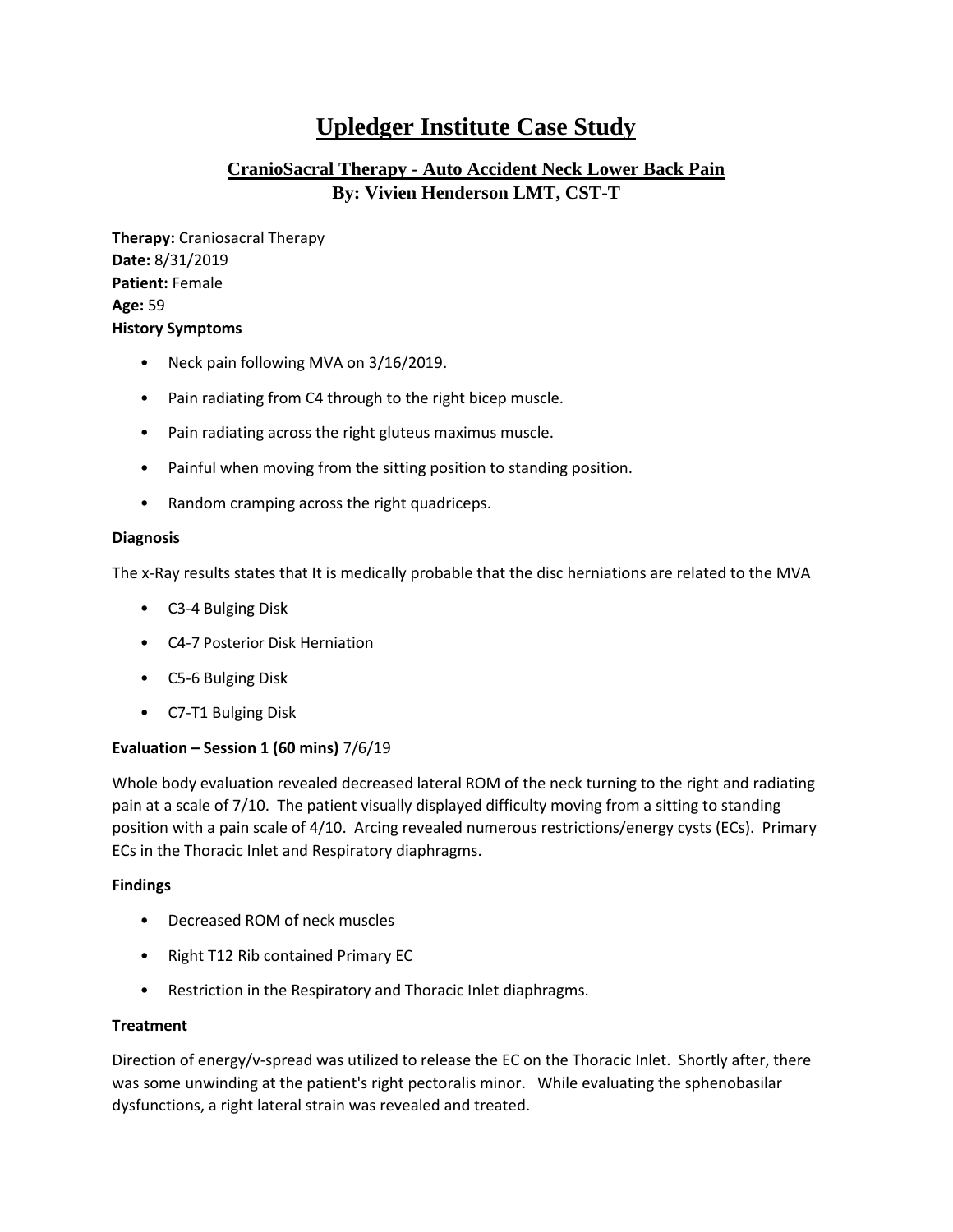## **Tools Used**

## Arcing

- 10-Step Protocol
- Sphenobasilar Treatment
- Unwinding

## **Objective Results**

Releasing the Thoracic Inlet and the Respiratory diaphragm helped release the Primary EC on the right T12 rib. This resulted in decreased pain of the right bicep and increased ROM of the neck.

## **Subjective Results**

The patient stated that the radiating pain she felt from C4 to the right bicep had been relieved completely.

## **Follow Up Appointment - Session 2 (60 mins)** 8/31/19

The patient stated, "It's no longer painful moving from a sitting to standing position and my leg rarely cramps". The patient also stated that she had recently experienced migraines and is due to have a temporary crown placed the following week.

## **Evaluation**

During the whole-body evaluation, the therapist observed that the client had a recurring cough. Arcing revealed numerous restrictions and the Primary EC was in the right knee.

## **Findings**

- Primary EC found in the right knee
- Restrictions in the Respiratory and Thoracic Inlet Diaphragm
- Referred pain on the right knee whilst working on the Sphenoid
- Left torsion lesion of the Spheno-occipital Complex

## **Treatment**

During the evaluation for torsion of the Speno-occipital Complex, I found a left torsion lesion. While correcting, the patient stated that she experienced sensations of pain over the right knee moving in a superior – inferior direction. During the Parietal Lift, the patient stated that the knee pain returned this time moving in a lateral-inferior direction. Avenue of Expression Protocol was performed. The patient shared feelings of helplessness when the driver crashed into her car. The patient stated that all she could do was brace herself, pushing hard on the brakes with her right foot.